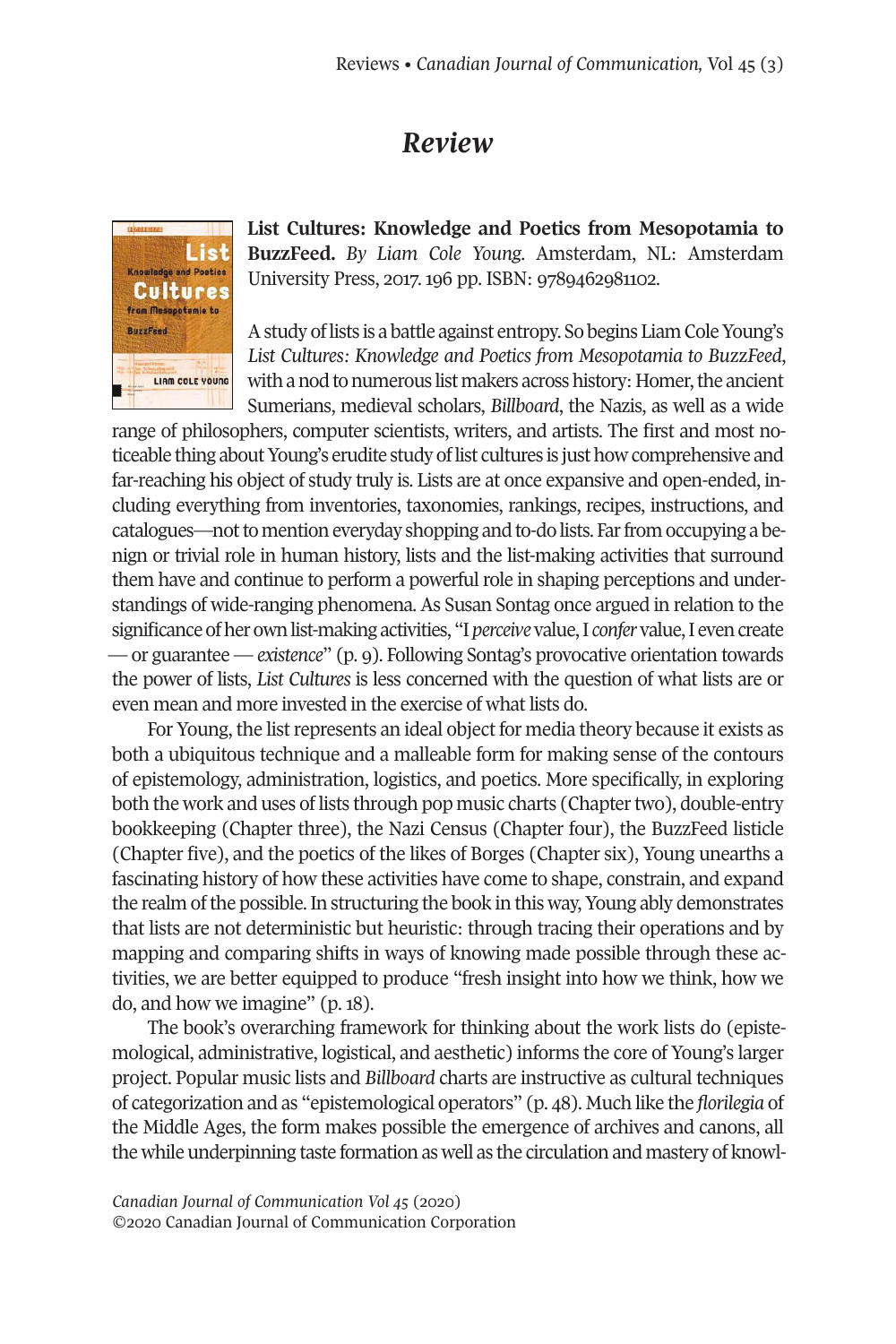edge. Overtime, the form becomes so deeply ingrained in the field that chart content (e.g., music rankings) ultimately serves as a distraction from questioning the very logic of the list. The process of blackboxing the (c)overt (economic) imperatives of the list makes it difficult to decipher the kinds of work the music charts enact.

Attention to how formats and techniques shape economic and political interests continues as the core subject of Chapters three and four (on governmentality and administration). Young's inclusion of Nazism may seem oddly out of place in chapters following a discussion of popular music charts, but the double-entry bookkeeping and Nazi Census case studies reveal the degree to which lists can be leveraged in the articulation of extreme projects—i.e., the attempt to create "a totally administered society" (p. 70). The use of facts and statistical data allowed the Nazis to appear neutral and also enabled them to seek cover under the weight and authority of abstraction. Statistics, analytics, and lists were used to cast prejudices as commonsense objective knowledge that, later, were deployed via Nazi rhetoric, writing, and policymaking. These listing and logistical operations had catastrophic consequences, positioning human beings as "a standing-reserve of resources, objects, forces, etc. to be ordered and manipulated according to the desires and objectives of 'man'" (p. 106).

Similar logics surrounding the calculation, compression, and circulation of people manifest in Nazi Germany have also been replicated via the closed user-based systems created by popular Web media corporations such as BuzzFeed. Indeed, the list's compressive function has been attractive to online media companies because it performs the work of streamlining, that is, of removing redundant data from a medium or channel in the interests ofimproving efficiency. For BuzzFeed, its data-driven entertainment platform harnesses the listicle format and Big Data analytics to extract greater and greater capital value, to reduce people and things to commodifiable data points, and to produce "more operations in less time to produce perfect, frictionless circulation"  $(p, 129)$ . As Young insists, the working formula here and elsewhere is the convergence of calculation, compression, and circulation.

The book's final chapter situates lists as expressing generative capacities. Lists can occasion poetic ruptures that express desires running counter to preserving order in the face of entropy. Here, Young invokes figures such as Borges ("The Library of Babel") to present stories that appear strange and uncanny while simultaneously capable of producing awe and wonder about the world. Lists may be adept in concealing the inner machinations of systems, techniques, or protocols and are also able to "break the fourth wall" (p. 144) of our understanding of these very things. The uncanny poetics of the artist, filmmaker, and philosopher can help to dislodge deeply rooted perceptions of, for example, epistemological structures. Lists cannot be reduced to mere logistical or administrative ends; rather, they can also clear space wherein "alternate logics, systems, and futures might be conceived and explored" (p. 151).

Young's approach to lists and list cultures is highly original and the text is lucidly written. Despite this clarity in writing and structure, the book presents a challenge to the reader: one must engage in close and engaged reading. The drawing together of various theoretical and epistemological projects (media materialism, the Toronto